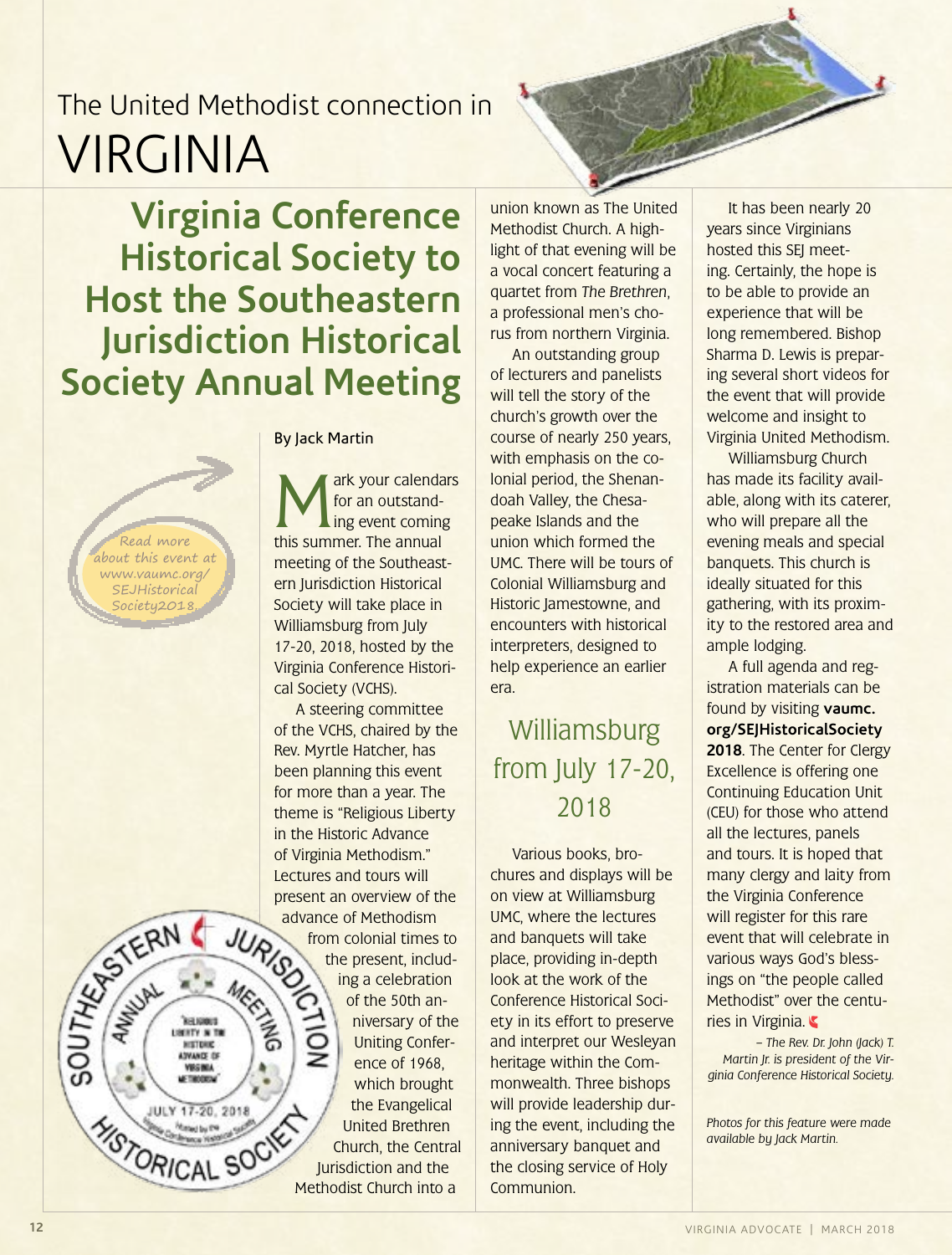### **Old Brunswick Circuit Foundation— The Cradle of Methodism**

#### By Carol Corker and Jim Mott

The old Brunswick C<br>
cuit-the first Methor<br>
ist circuit in Virginia<br>
and one of the oldest in he old Brunswick Circuit—the first Methodist circuit in Virginia America—was created as the Petersburg Circuit in 1773 and renamed Brunswick the following year. The Rev. Edward Dromgoole wrote in a letter that, at that time, Virginia had "but one Circuit, which extended from Chesterfield County… to the north of Petersburg, to the south of Tar-River in North Carolina, including many counties, making several hundred miles to ride once around."

The Brunswick Circuit hosted major revivals in 1775-1776, a time in which the colony's Methodist population almost doubled. This enthusiasm and growth of Methodism in the Brunswick Circuit greatly outpaced the rest of the nation; therefore, the region is considered by many to be "the cradle of Methodism."

A group of enthusiastic historians bonded to preserve early vestiges of Methodist history centered on the Brunswick Circuit resulting in the formation of the Old Brunswick Circuit Foundation (OBCF) in 2004.

Now to fulfill its goal of heritage education through historical preservation and interpretation, The Old Brunswick Circuit Foundation owns or manages three historic sites within the boundaries of the original circuit: Ebenezer Academy, the Rev. Edward Dromgoole house and the original Randolph-Macon College and the Boydton Institute.

#### **Ebenezer Academy**

Ebenezer Academy was established between 1783-1793 and was the first Methodist school in America. The school building no longer stands; the site is a quiet commemorative interpretive park. The school building outline is marked by the foundation stones with a memorial obelisk at its center. Plans are to provide more extensive

interpretive signage. Further research is desired on former students, the building appearance, and additional information on the Ebenezer Greys, a local infantry unit of the Confederate Army. The OBCF maintains the property and keeps on-site informational brochures. Ebenezer Academy Park, located off U.S. Route 1 in Warfield is open to visitors from 9 a.m. to dusk.

EBENEZER ACADEMY.

#### **Rev. Edward Dromgoole House**

The home of early Methodist circuit rider the Rev. Edward Dromgoole was a center of activity for the spread of the Method-

*(Con't. on next page: "BRUNSWICK.")*

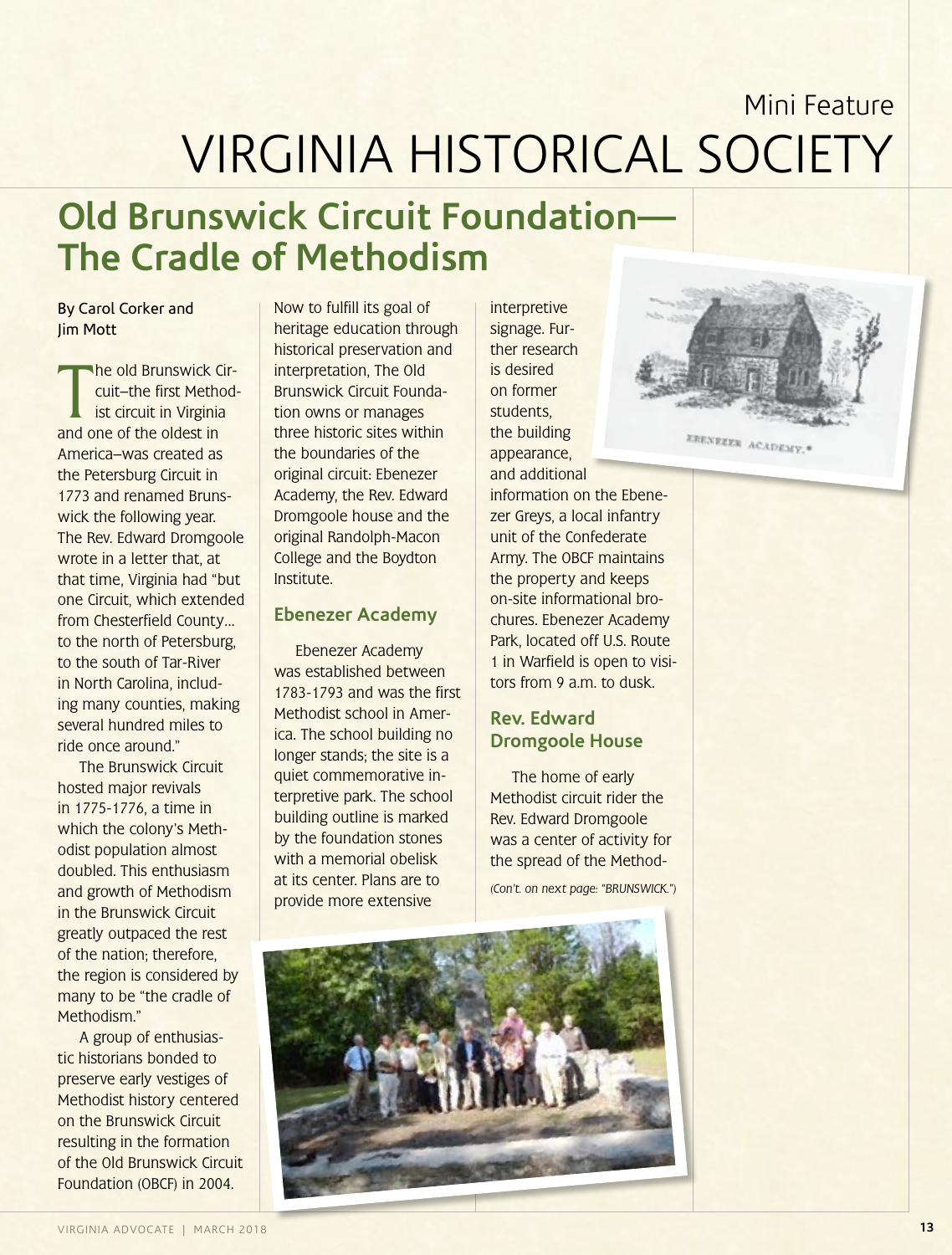







*("BRUNSWICK," cont. from pg. 13.)*

ism and the gospel when the nation was young and the Brunswick Circuit of Virginia and North Carolina was frontier.

Edward Dromgoole (1751-1835) had emigrated from Ireland to America in 1770 and had been converted from Catholicism to Methodism. While preaching on the Brunswick Circuit, Dromgoole met, converted and married Rebecca Walton, daughter of a wealthy planter. As a wedding present, Rebecca was given 200 acres of land in southern Brunswick County on which they built "Canaan" their home and the home of their family for generations. Dromgoole rode the circuit until 1784 and then ministered locally. Dromgoole was devoted to the cause of freedom. During the Revolutionary War, Dromgoole read the Declaration of Independence from the courthouse steps in Halifax, North Carolina for the benefit of those who

could not read.

The Dromgoole home was frequently visited by American Bishop Francis Asbury. It was at Canaan that Bishop Asbury, the Rev. Peter Pelham and Dromgoole met to organize Ebenezer Academy. The house was also the birthplace and home of Edward's youngest son, George Coke Dromgoole, who served in the Virginia House of Delegates and Senate and in the US Congress for nine years where he was serving at the time of his death in 1843.

In 2008, in order to preserve this architectural and historical but deteriorating gem, the Foundation purchased the Rev. Dromgoole house and 16 acres. The long-term goal is to preserve and restore the house, which retains much of its original interior woodwork, and to add a structure for meetings and retreats in this quiet, natural setting. The house will serve as the focal point and visitors will be able to watch progress as the house slowly undergoes restoration.

Since acquisition the house has been "mothballed" with building wrap and the perennially wet basement problems abated with drainage improvements. In 2017 the partially rotten sill was repaired and the house was leveled and secured until sufficient

funds can be procured to proceed with foundation repair. This second stage that will include repair to the stone foundation around the entire house, chimney repair, and repointing may cost as much as \$60,000.

In September 2017 eminent architectural historian Carl Lounsbury visited the Dromgoole House, providing expert opinion to date the house construction (last quarter of the 18th century) and identifying architectural significance that will contribute to the planned application for the National Register of Historic Places. The site, located in Valentines, Va., is open by appointment only.

#### **Original Randolph-Macon College**

Randolph-Macon College was chartered by the Virginia General Assembly in 1830 in Boydton, Virginia. This is the original site of the oldest Methodist-affiliated college, still operating in the United States. It opened on October 9, 1832; however, in 1868, largely due to economic difficulties caused by the Civil War, the college was moved to Ashland, where it operates today. Subsequently, the vacated buildings were used by a northern faithbased organization as a school to educate recently emancipated slaves and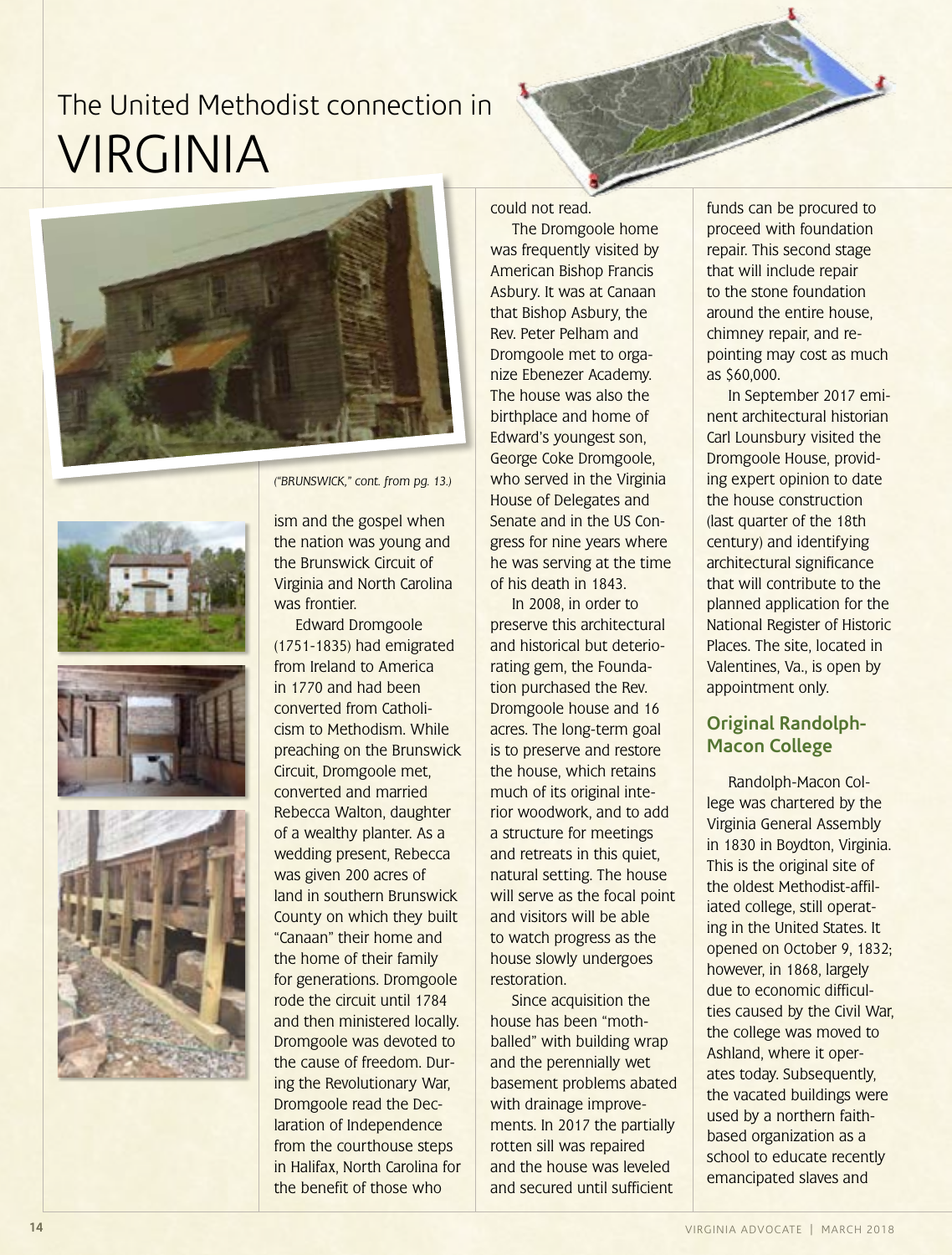their families. Under the name of the Boydton Academy and Bible Institute, the site continued to educate African Americans into the 20th century—generating accomplished educators, missionaries and ministers, many of whom became influential in the Civil Rights Movement.

In November 1794, while working to establish Cokesbury College, Bishop Asbury expressed the following strong opinion that schools should be religious in nature:

"If we cannot have a Christian school, (that is a school under Christian discipline and pious teachers) we will have none."

However, having learned the dangers of and fought against state-endorsed religions, the Virginia General Assembly would only charter Randolph-Macon College under the agreement that it would not be an educational facility with a religious focus. Ironically, the Boydton Institute, by being a Bible school which educated generations of ministers and missionaries, fulfilled Bishop Asbury's dream of a religious school.

Having purchased the Randolph-Macon and Boydton Institute property in 2017, the Old Brunswick Circuit Foundation envisions developing the site as an historic park and tourist attraction along Route 58 near Boydton. While

the stabilized walls of the Randolph-Macon and Boydton Institute will be the main exterior attraction, the nearby Helensha Cottage that was built as the headmaster's cottage for the Boydton Institute, will serve as a complimentary interior space. It will provide a combination small interpretive museum, workspace and living quarters for site caretakers or visiting speakers and advisors. Every attempt will be made to use the development of this site as a learning laboratory to engage a diverse population of students—from educational facilities as well as from the community—in every aspect of the preservation process.

To date, the OBCF has made initial contacts to utilize the college site and structures as a learning laboratory. A number of cooperative endeavors are in the works with several schools including Mecklenburg County Public Schools, Randolph College, Southside Virginia Community College, and Mary Washington University, as well as HistoriCorps, an organization that restores historic properties as a building classroom. Due to the fragile state of the old college walls, efforts were made to record the remains using drone aerial photography. Additionally, as a class project, students in the Historic



Preservation program at Mary Washington are using digital software to make a 3-D rendering of the main Randolph-Macon College building as it appeared in the 1830s. A preliminary engineering report with cost estimates was prepared by Lysaght Engineering. It identified three options for preserving the remaining walls. "Clean-up" work days are planned for early 2018. An R-MC "Greek Week" clean-up is planned to clear underbrush and debris from the cottage and yard.

*– Carol Corker is the secretary for the Old Brunswick Circuit Foundation (OBCF). Jim Mott is the president of the OBCF.*

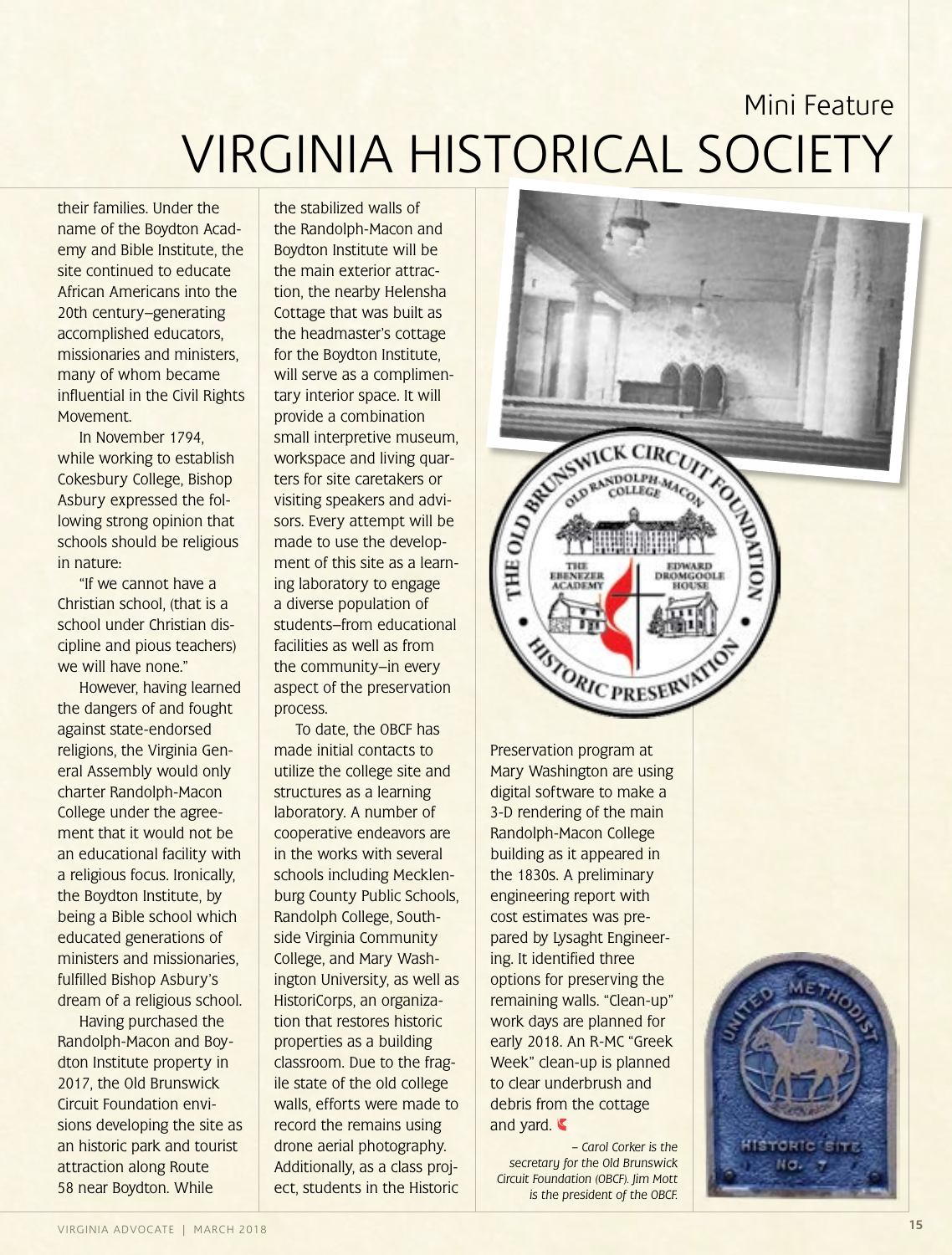### **Historic Site Serves Exciting Role as Learning Laboratory**

#### By Ann Keeling

While the Old<br>
Brunswick Circuit Foundatio<br>
(OBCF) works to preserve Brunswick Circuit Foundation the original Randolph-Macon College and Boydton Institute in Mecklenburg County, they have stumbled upon another constructive role that this historical site can play—that of a learning laboratory.

**(below) The historic Helensha Cottage on the grounds of the original Randolph-Macon College.**





It started during efforts to create digital, visual three-dimensional depictions of the main college building. The OBCF reached out to various institutions that had the equipment and expertise to help them accomplish such a feat. Not only did they find an experienced drone operator, Mr. James O'Neill, who used his sophisticated drone equipment to provide aerial videos of the building in its current state, but they also were fortunate to connect with Dr. Michael Spencer.

Spencer is the head of the Department of Historic Preservation at Mary Washington University in Fredericksburg. He recommended that the OBCF use software called *Google Sketch-Up* to create animated renditions of the college based on architectural measurements. Using this opportunity as a class exercise, Spencer volunteered to have his class also create a digital threedimensional tour of how the main Randolph-Macon College building appeared in the 1830s.

Shortly thereafter, Mr. Travis C. McDonald, director of Architectural Restoration at Thomas Jefferson's Poplar Forest, brought students who were in Poplar Forest's Architectural History and Restoration Field School on a field trip to the Randolph-Macon and Boydton Institute campus. Dr. K. Edward Lay, an architect and expert

on Jeffersonian architecture, as well as Mr. David Clauss, a senior restoration craftsman at Poplar Forest, were also in attendance. Together participants inspected the college walls and were also invited by the private owner to visit the nearby home that was the residence of this college's early presidents. The visiting experts shared their expertise concerning the architectural elements of these buildings with the students as well as the members of the OBCF.

Having experienced such enthusiastic responses in 2017, the OBCF has reached out to a number of schools and organizations to seek additional partnerships. Several projects are currently in the planning stages for implementation in 2018.

HistoriCorps is a nonprofit organization that provides volunteers of all skill levels with a hands-on experience preserving historic structures. Volunteers work with HistoriCorps' field staff to learn preservation skills and put those skills to work saving historic places that have fallen into disrepair. In return, many of the volunteers earn certifications for these newly acquired skills.

Coordination is underway with HistoriCorps to work with the Southside Virginia Community College and the Mecklenburg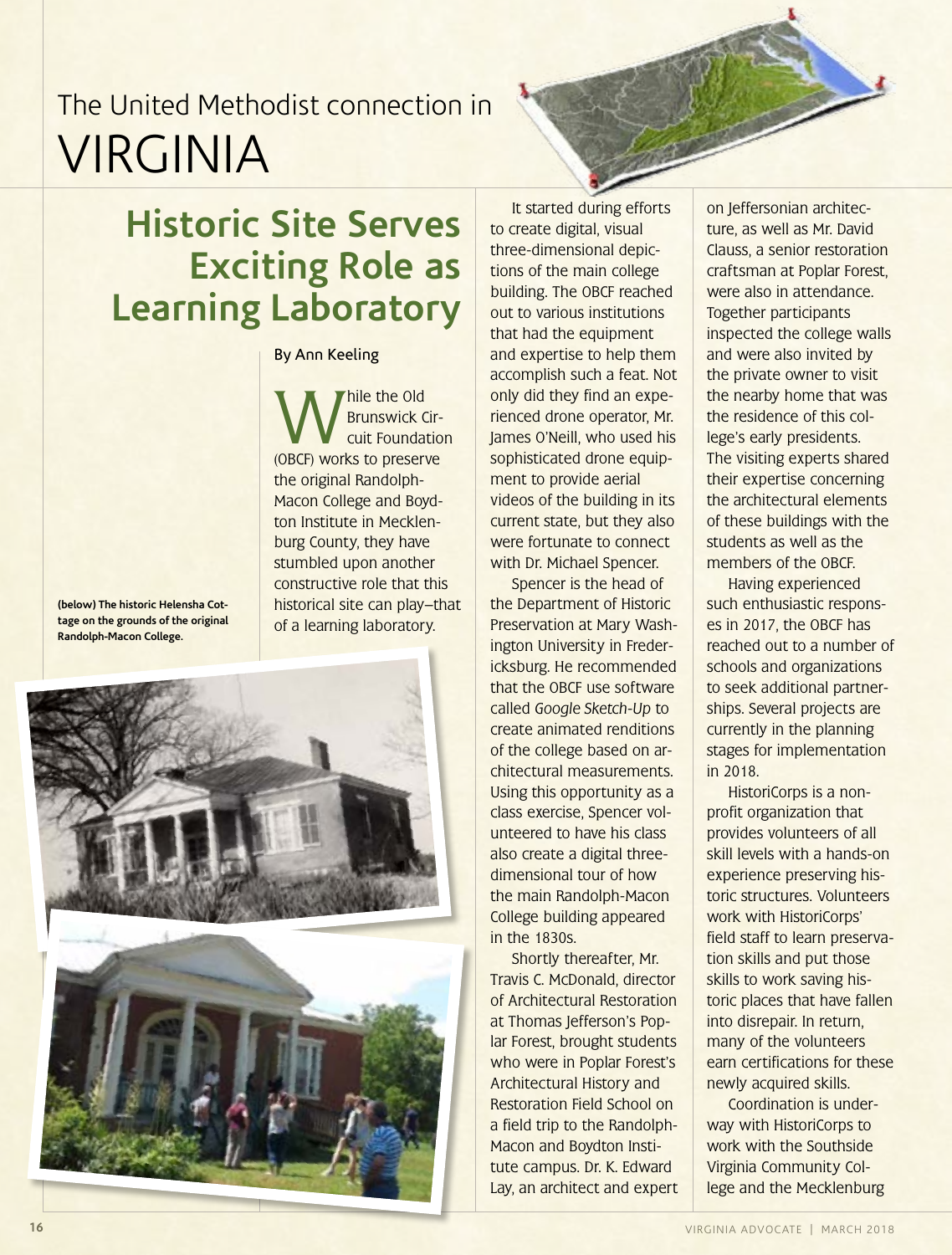County High School to help with the renovation of the Helensha Cottage. The Helensha Cottage is another historic building on the grounds of the original Randolph-Macon College. It was built for and named in honor of the wife of the first principal of the Boydton Institute, Helen Sharpe, who served as matron of the school for about 30 years. The Helensha Cottage is important to the overall history and preservation of the site. The OBCF envisions using it as a combination small museum, work space and caretaker's living space. Accordingly it will support the preservation and historical interpretation of the main college building as well as the Helensha Cottage itself.

Several departments from the Randolph-Macon College in Ashland have also responded enthusiastically about partnering with the OBCF's preservation efforts. Their McGraw-Page Library has agreed to be the official archival repository for information gathered on the history of this Boydton Campus. As their community service project during Greek Week, sorority and fraternity members will be arriving in Boydton in the spring to help clean up the grounds around the college walls and the cottage. There is even the possibility that students from their Department of

Environmental Studies will observe --and if they want they can participate in--the removal of the honey bees that have taken up residence and built their hives in the walls of the Helensha Cottage.

Randolph College in Lynchburg also saw the grounds OBCF's historical sites as a teaching resource. They have recently established a new major in Museum and Cultural Studies. In support of this new program, they are exploring how they can partner with the OBCF by helping with content development and graphic design for promotional material, interpretive signage and museum displays needed at the cottage and college.

Randolph College's Department of Environmental Studies and Physics views the Boydton campus as a completely different kind of opportunity. They

want to partner with OBCF so that their students can survey the grounds with their department's ground penetrating radar (GPR). While surveying the grounds, students will get hands-on experience using this equipment and at the same time assist the OBCF in their search for underground evidence of historical features such as cisterns or privies. These types of details have the potential of adding to the knowledge of the bygone, day-to-day life on this campus.

The eagerness of all these institutions to partner with the Old Brunswick Circuit Foundation is both productive and encouraging. It demonstrates that historical preservation sites can serve as exciting learning laboratories for students who are passionate about studying a variety of topics. All of those who

participate are preserving history and promoting awareness of the sites while also increasing their knowledge and improving their skills sets.

*– Ann Keeling is a trustee of the Conference Historical Society.*

**(below) Dr. Michael Spencer and his Historic Preservation class at the University of Mary Washington.**

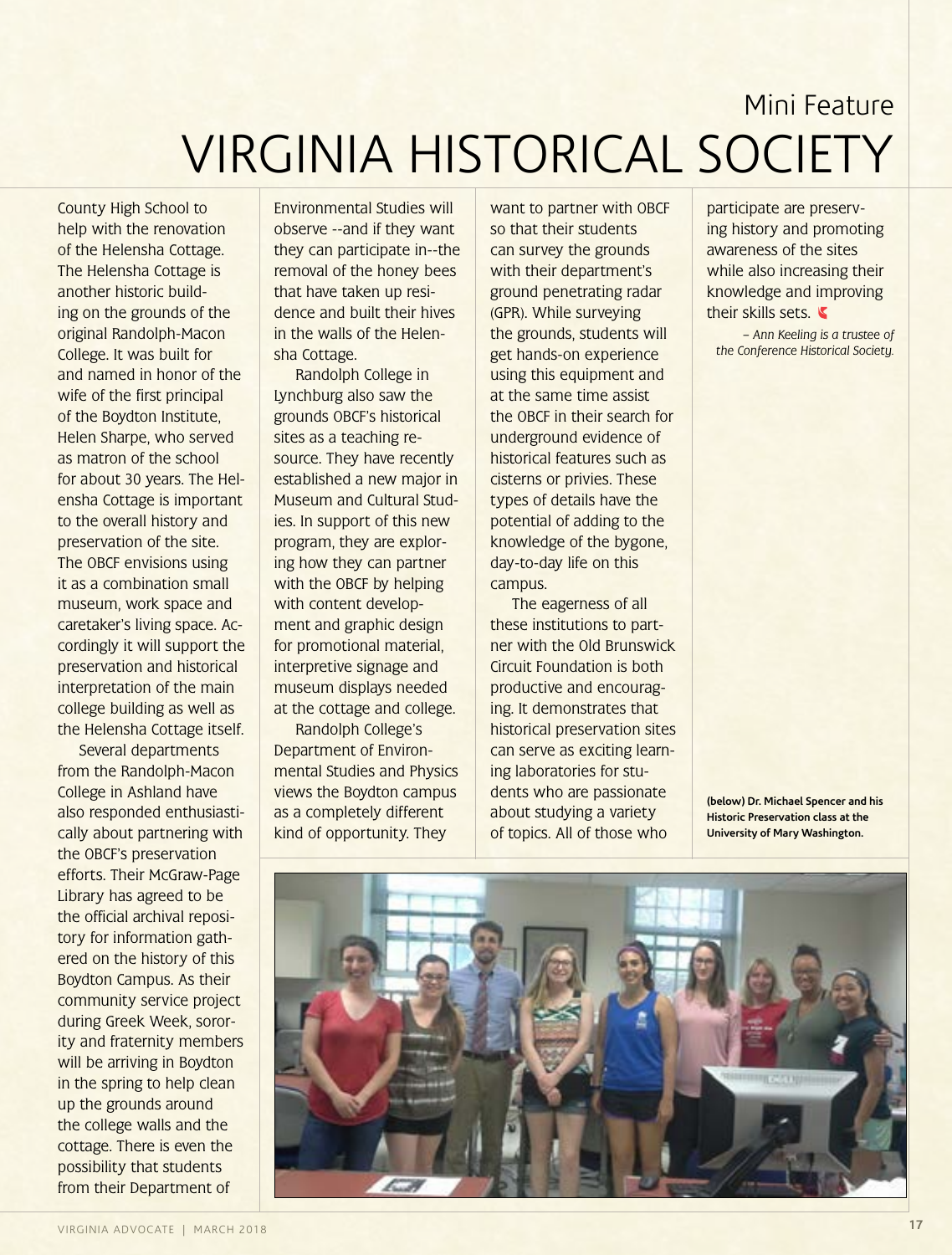#### **The Future of Conference Archives**

By Stephanie Davis and Jack Martin

The Virginia Conference Archives,<br>Iocated in the Unite<br>Methodist Center in Glen he Virginia Conference Archives, located in the United Allen, is an important repository for conference records, church histories, local church closing records, books, historical documents and paraphernalia germane to the Virginia United Methodist heritage and predecessor denominations. Part-time archivist Stephanie Davis meticulously maintains the permanent collection and



receives new materials for cataloguing or disposal.

A large part of Davis' job is encouraging and assisting churches to preserve their records, compiling local church histories and celebrating their heritage. When churches close, she accepts their valuable records and stores them for future use. Davis also accepts, when possible, gifts of books, records, papers, pictures and objects that help to tell the story of Methodism in Virginia.

Davis searches for baptismal records and researches many other topics. For example, when churches celebrate anniversaries or homecomings, she helps provide lists of ministers, with their dates of service and pictures.

Any person is invited to visit the archives to use its **resources** 

#### **A growing demand**

The recent closure of the Blackstone Assembly Center brought a significant amount of material into the archives, significantly straining the capacity of the facility. Digitization is one way of preserving this growing amount of material with efforts under way to procure state-of-the-art equipment to do so, but it is costly and resources are limited.

While the archives has computerized information programs and a move-



**Each local church can write its own history and place a copy in the Archives. The conference archivist can also assist local churches in setting up a history committee, a history room or in writing their church's history.**

**Contact the conference archivist at 804-521-1132 or stephaniedavis@ vaumc.org for office hours and assistance with research questions.**

able shelving system that provides easy access to storage, Davis reports that more space is needed to adequately carry forward the work, and that new equipment is needed, including a new computer. One of the important aspects of her position is assisting those who do historical research. Up-to-date equipment is essential for this work. Through the generous contribution of a Conference Historical Society trustee, a new scanner was purchased last year.

One of the more significant efforts of the Virginia Conference Historical Soci-